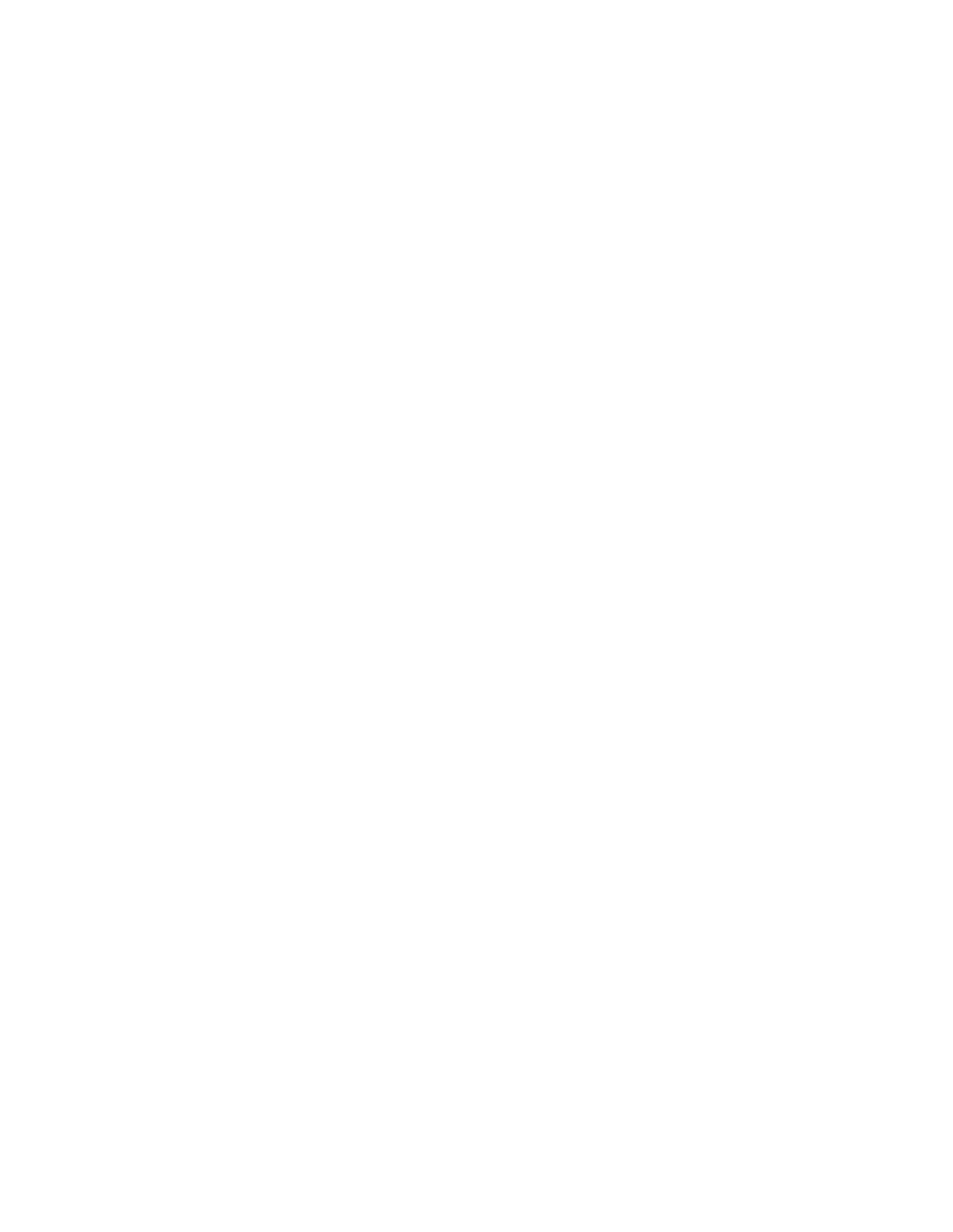

# **Report of Independent Service Auditor**

# **To the Management of Alibaba Cloud Computing Ltd.:**

#### *Scope*

We have examined Alibaba Cloud Computing Ltd.'s and its affiliates' (including but not limited to Alibaba Cloud (Singapore) Private Limited, Alibaba.com (Europe) Limited, Alibaba Cloud US LLC, Alibaba Cloud (India) LLP, and Alibaba Cloud (Malaysia) Sdn. Bhd., Alibaba Cloud Computing Ltd. and its affiliates, which are collectively referred to as the "Service Organization" or "Alibaba Cloud") accompanying assertion titled "Management of Alibaba Cloud's Assertion Regarding the Cloud Services System" ("assertion") that the controls within Alibaba Cloud's cloud services system (the "system") were effective throughout the period from January 1, 2020 to September 30, 2020, to provide reasonable assurance that Alibaba Cloud's service commitments and system requirements were achieved based on the trust services criteria relevant to security, availability, and confidentiality ("applicable trust services criteria") set forth in TSP section 100, *2017 Trust Services Criteria for Security, Availability, Processing Integrity, Confidentiality, and Privacy* (AICPA, *Trust Services Criteria*).

## *Service Organization's Responsibilities*

Alibaba Cloud is responsible for its service commitments and system requirements and for designing, implementing, and operating effective controls within the system to provide reasonable assurance that Alibaba Cloud's service commitments and system requirements were achieved. Alibaba Cloud has also provided the accompanying assertion about the effectiveness of controls within the system. When preparing its assertion, Alibaba Cloud is responsible for selecting, and identifying in its assertion, the applicable trust service criteria and for having a reasonable basis for its assertion by performing an assessment of the effectiveness of the controls within the system.

## *Service Auditor's Responsibilities*

Our responsibility is to express an opinion, based on our examination, on whether management's assertion that controls within the system were effective throughout the period to provide reasonable assurance that the Service Organization's service commitments and system requirements were achieved based on the applicable trust services criteria. Our examination was conducted in accordance with attestation standards established by the American Institute of Certified Public Accountants. Those standards require that we plan and perform our examination to obtain reasonable assurance about whether management's assertion is fairly stated, in all material respects. We believe that the evidence we obtained is sufficient and appropriate to provide a reasonable basis for our opinion.

Our examination included:

- Obtaining an understanding of the system and the Service Organization's service commitments and system requirements;
- Assessing the risks that controls were not effective to achieve Alibaba Cloud's service commitments and system requirements based on the applicable trust services criteria;
- Performing procedures to obtain evidence about whether controls within the system were effective to achieve Alibaba Cloud's service commitments and system requirements based on the applicable trust services criteria.

Our examination also included performing such other procedures as we considered necessary in the circumstances.

## *Inherent Limitations*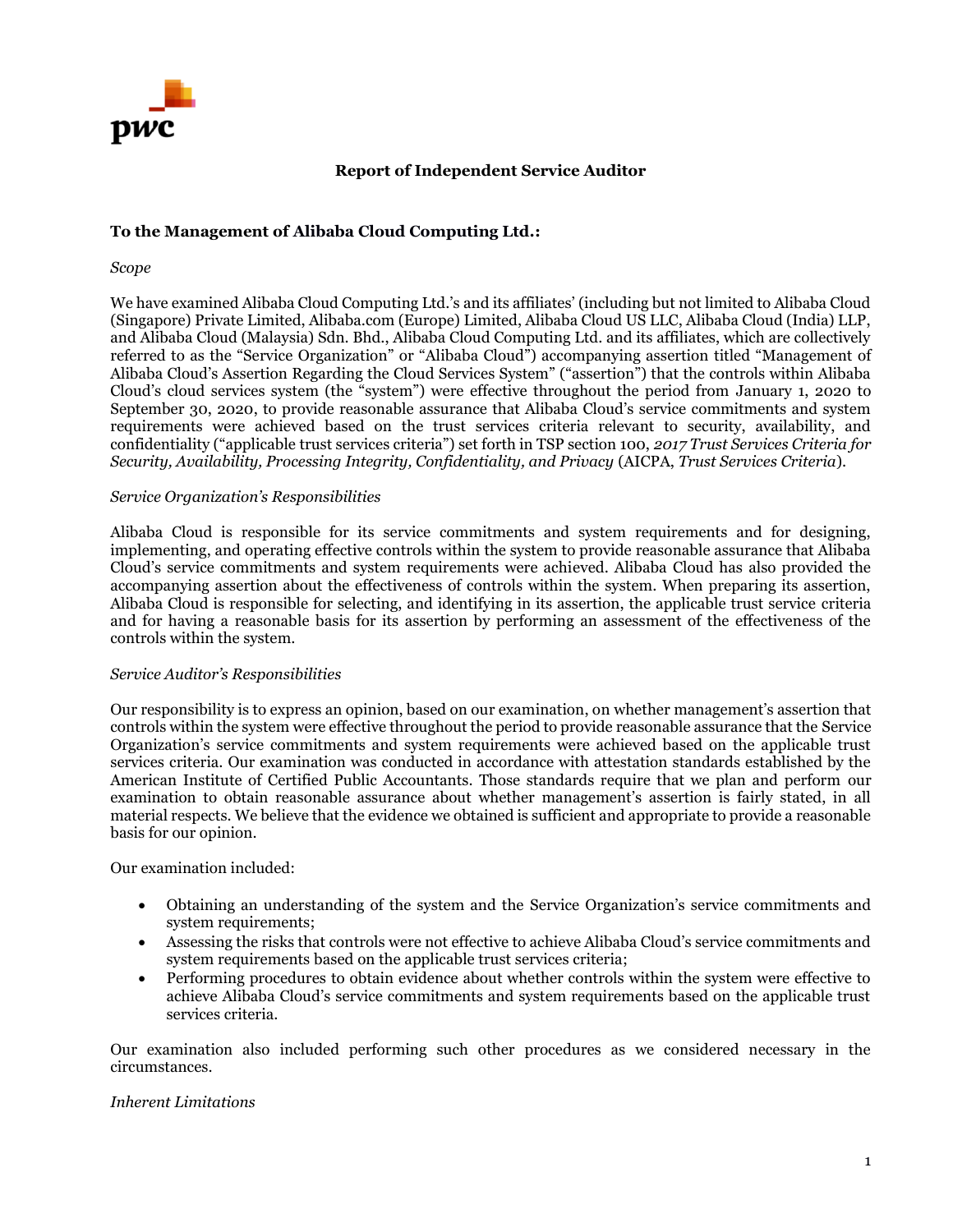

There are inherent limitations in the effectiveness of any system of internal control, including the possibility of human error and the circumvention of controls.

Because of their nature, controls may not always operate effectively to provide reasonable assurance that the Service Organization's service commitments and system requirements were achieved based on the applicable trust services criteria. Also, the projection to the future of any conclusions about the effectiveness of controls is subject to the risk that controls may become inadequate because of changes in conditions or that the degree of compliance with the policies or procedures may deteriorate.

## *Opinion*

In our opinion, management's assertion that the controls within Alibaba Cloud's cloud services system were effective throughout the period from January 1, 2020 to September 30, 2020, to provide reasonable assurance that Alibaba Cloud's service commitments and system requirements were achieved based on the applicable trust services criteria is fairly stated, in all material respects.

MeraterhandCoopers

PricewaterhouseCoopers Hong Kong, China November 20, 2020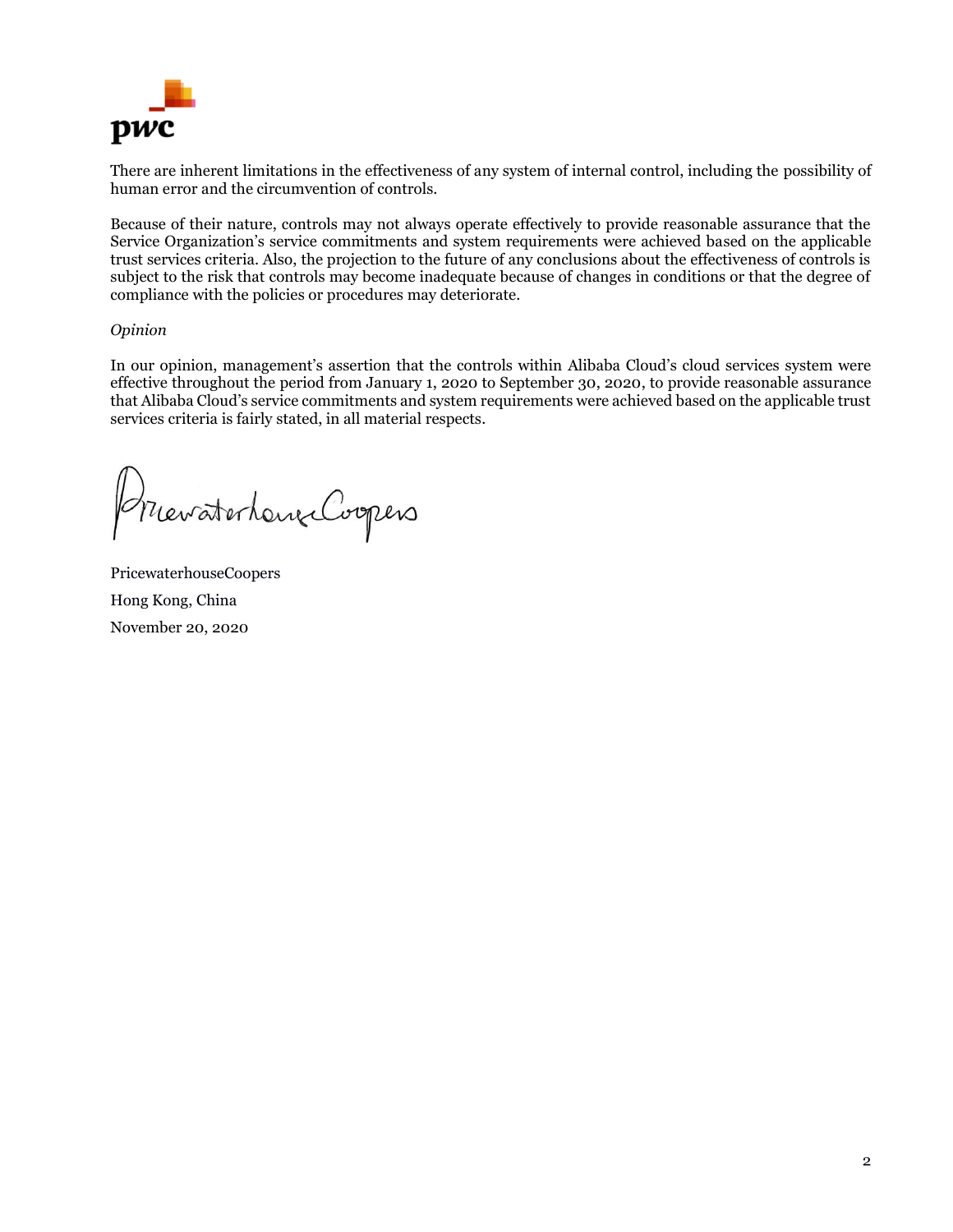# **C-D** Alibaba Cloud

# **Management of Alibaba Cloud's Assertion Regarding the Cloud Services System Throughout the Period from January 1, 2020 to September 30, 2020**

We are responsible for designing, implementing, operating and maintaining effective controls within Alibaba Cloud Computing Ltd.'s and its affiliates' (including but not limited to Alibaba Cloud (Singapore) Private Limited, Alibaba.com (Europe) Limited, Alibaba Cloud US LLC, Alibaba Cloud (India) LLP, and Alibaba Cloud (Malaysia) Sdn. Bhd., Alibaba Cloud Computing Ltd. and its affiliates, which are collectively referred to as the "Service Organization" or "Alibaba Cloud") cloud services system (the "system") throughout the period from January 1, 2020 to September 30, 2020, to provide reasonable assurance that Alibaba Cloud's service commitments and system requirements relevant to security, availability and confidentiality were achieved. Our description of the boundaries of the system is presented in Attachment A and identifies the aspects of the system covered by our assertion.

We have performed an evaluation of the effectiveness of the controls within the system throughout the period from January 1, 2020 to September 30, 2020 to provide reasonable assurance that Alibaba Cloud's service commitments and system requirements were achieved based on the trust services criteria relevant to security, availability, and confidentiality ("applicable trust services criteria") set forth in TSP section 100, *2017 Trust Services Criteria for Security, Availability, Processing Integrity, Confidentiality, and Privacy* (AICPA, *Trust Services Criteria*). Alibaba Cloud's objectives for the system in applying the applicable trust services criteria are embodied in its service commitments and system requirements relevant to the applicable trust services criteria. The principal service commitments and system requirements related to the applicable trust services criteria are presented in Attachment B.

There are inherent limitations in any system of internal control, including the possibility of human error and the circumvention of controls. Because of these inherent limitations, a service organization may achieve reasonable, but not absolute, assurance that its service commitments and system requirements are achieved.

We assert that the controls within the system were effective throughout the period from January 1, 2020 to September 30, 2020 to provide reasonable assurance that Alibaba Cloud's service commitments and system requirements were achieved based on the applicable trust services criteria.

Alibaba Cloud Computing Ltd.

November 20, 2020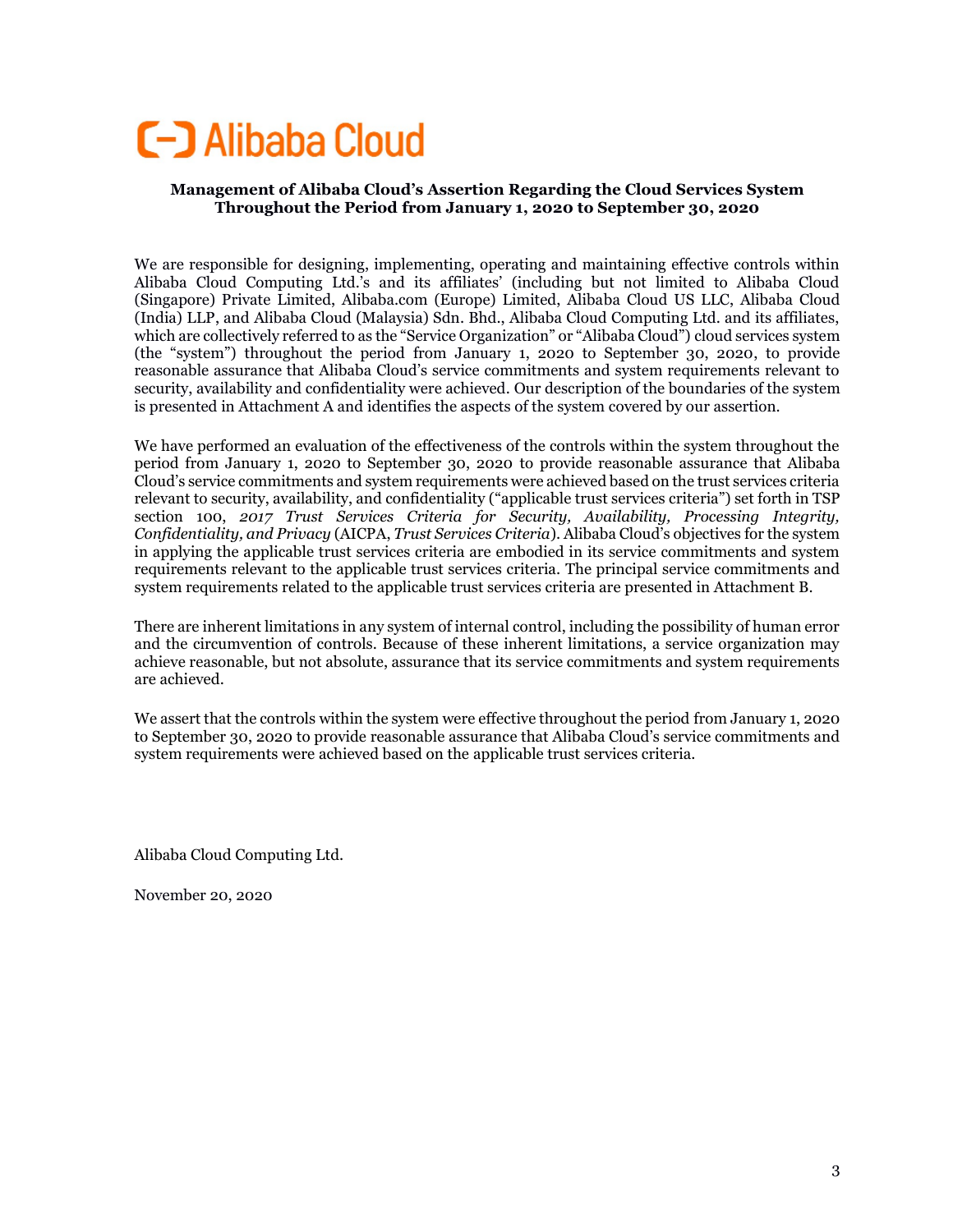## **Attachment A –Description of Alibaba Cloud's Cloud Services System**

## *System Overview*

#### *Background*

Alibaba Cloud, a business unit of Alibaba Group (NYSE:BABA) ("Alibaba" or the "Group"), provides a comprehensive suite of global cloud computing services to our global customers and partners as well as Alibaba Cloud's own e-commerce ecosystem. The cloud services provided by Alibaba Cloud are powered by self-developed cloud services platform and technologies. Alibaba Cloud aims to turn cloud computing into a state-of-the-art computing infrastructure by investing heavily in technical innovation to continually improve the computing capabilities and economies of scale of its services. The cloud services are widely used by a variety of industries, including finance, government, games, e-business, mobile services, medical services, or multimedia. Besides the cloud services, Alibaba Cloud also provides Internet of Things (IoT) platform for a wide range of fields including intelligent life, intelligent city, intelligent manufacturing and intelligent agriculture, etc. Alibaba Cloud is dedicated to being a builder of IoT infrastructure. It is critical to the users of Alibaba Cloud's IoT Platform that the data storage and processing of the IoT platform allows the integration with Application Programming Interface (API) and other Alibaba Cloud services to enjoy a comprehensive suite of services. It features a rule engine for rapid data collection, storage, and application development. Through the efforts to build an industrywide and integrated development platform of cloud and device terminals, set up an entire industrial chain of the IoT, and establish global wide IoT standards, Alibaba Cloud continues building an IoT ecosystem, platform and infrastructure, to speed up the integration of the physical world and digital world, and to promote the development from IoT to Internet of Intelligences (IoI).

#### *Boundaries of the System*

#### *Services Provided*

Alibaba Cloud is committed to building a public, open, and secure cloud computing service platform. The following public cloud services are in scope for this report:

- 1. ActionTrail
- 2. Alibaba Cloud Content Delivery Network
- 3. Alibaba Cloud DNS
- 4. Alibaba Cloud DNS PrivateZone
- 5. Alibaba Content Security Service
- 6. AlibabaMQ for Apache Kafka
- 7. AlibabaMQ for Apache RocketMQ
- 8. AlinPlat
- 9. AnalyticDB for MySQL
- 10. AnalyticDB for PostgreSQL
- 11. Anti-DDoS Pro (Anti-DDoS Premium)
- 12. API Gateway
- 13. Application Configuration Management
- 14. Application Real-Time Monitoring Service
- 15. Apsara Devops
- 16. Apsara File Storage NAS
- 17. ApsaraDB for MongoDB
- 18. ApsaraDB for MySQL
- 19. ApsaraDB for OceanBase
- 20. ApsaraDB for PolarDB
- 21. ApsaraDB for PostgreSQL
- 22. ApsaraDB for Redis
- 23. ApsaraDB for SQL Server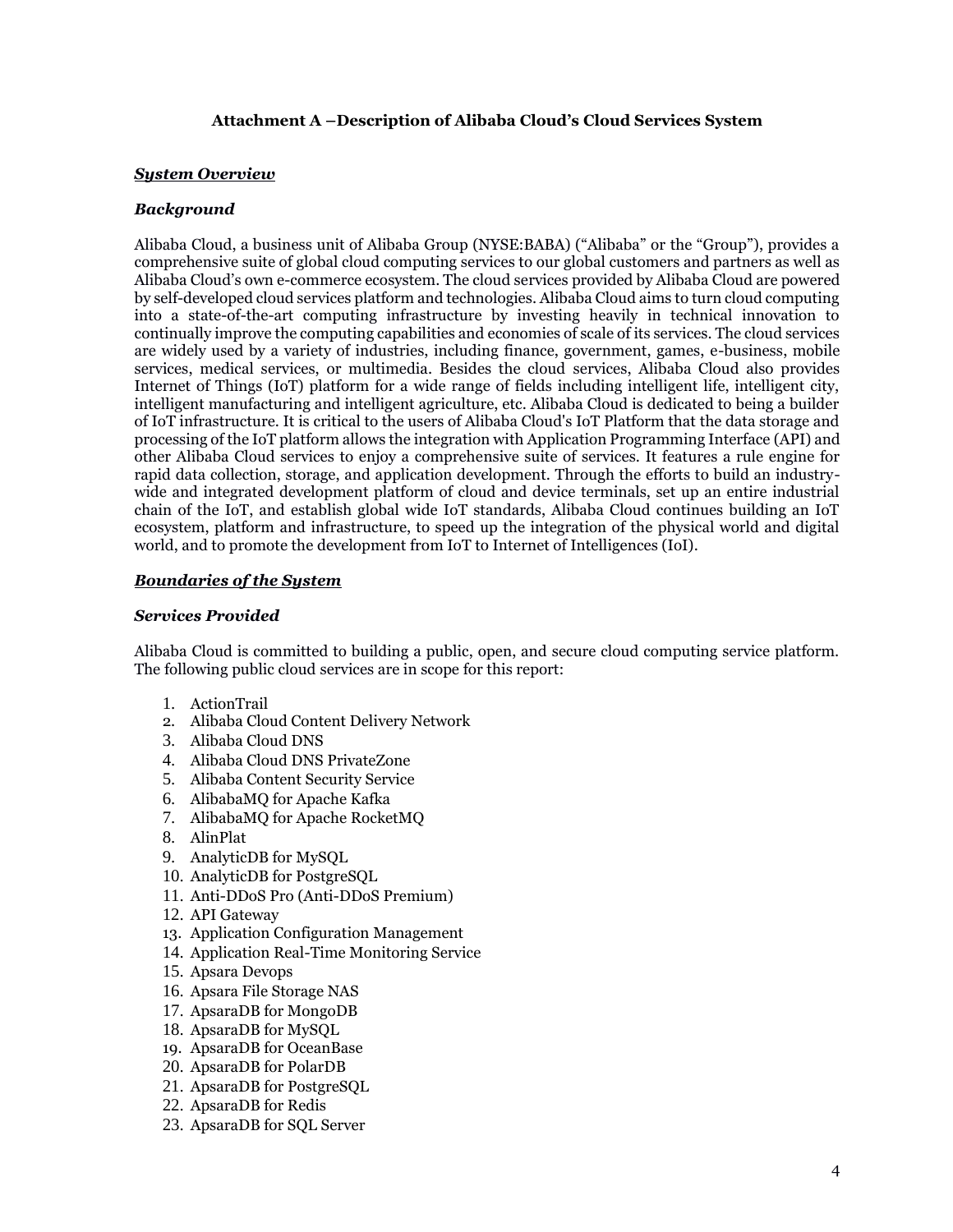- 24. ApsaraDB RDS for PPAS
- 25. ApsaraVideo Live
- 26. Auto Scaling
- 27. Bastionhost
- 28. Cloud Config
- 29. Cloud Enterprise Network
- 30. Cloud Firewall
- 31. Cloud Security Scanner
- 32. Cloud Web Hosting
- 33. CloudMonitor
- 34. Container Registry
- 35. Container Service for Kubernetes
- 36. Data Encryption Service
- 37. Data Management
- 38. Data Transmission Service (Lightning Cube)
- 39. Database Backup
- 40. Dataphin
- 41. DataV
- 42. DataWorks
- 43. dbaudit
- 44. Dedicated Host
- 45. Direct Mail
- 46. Dynamic Route for CDN
- 47. ECS Bare Metal Instance
- 48. Elastic Block Storage
- 49. Elastic Compute Service
- 50. Elastic Container Instance
- 51. Elastic GPU Service
- 52. Elastic High -Performance Computing
- 53. Elastic IP Address
- 54. Elasticsearch
- 55. E -MapReduce
- 56. Enterprise Distributed Application Service
- 57. Express Connect
- 58. Fireware Security Scanner
- 59. Fraud Detection
- 60. Function Compute
- 61. Identity as a service
- 62. Intelligent Speech Interaction
- 63. Key Management Service
- 64. Link ID² (IoT Device ID)
- 65. Link IoT Edge
- 66. Link IoT Platform
- 67. Link Living (Feiyan Platform)
- 68. Log Service (SLS)
- 69. Machine Learning Platform for AI
- 70. MaxCompute
- 71. NAT Gateway
- 72. Object Storage Service
- 73. OCR
- 74. Operation Orchestration Service
- 75. Quick BI
- 76. Realtime Compute for Apache Flink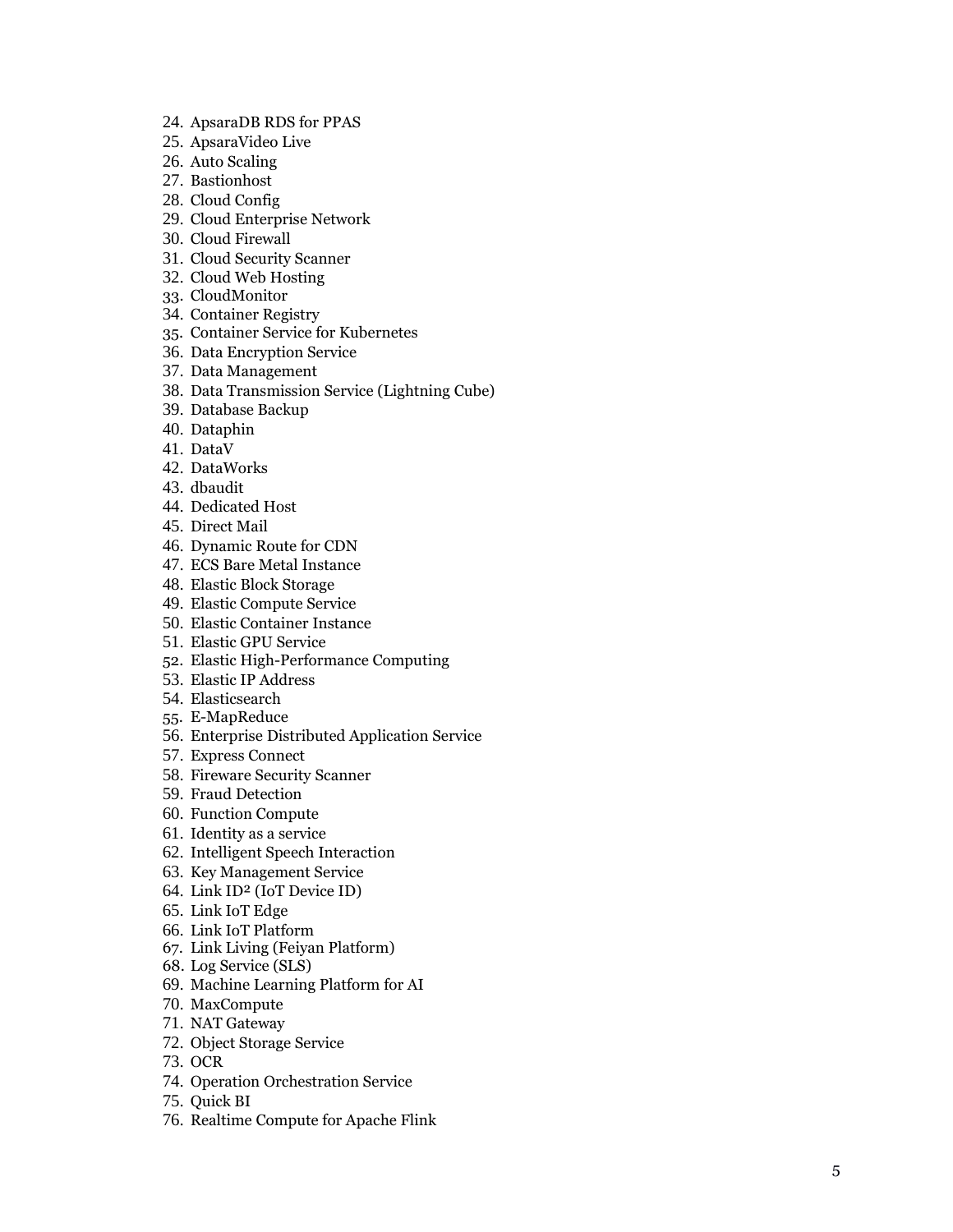- 77. Resource Access Management
- 78. Resource Management
- 79. SCDN
- 80. Security Center
- 81. Sensitive Data Discovery and Protection
- 82. Server Load Balancer
- 83. Short Message Service
- 84. Simple Application Server
- 85. Super Computing Cluster
- 86. Tablestore
- 87. Virtual Private Cloud
- 88. VPN Gateway
- 89. Web Application Firewall

Alibaba Cloud public cloud services in scope for this report are grouped into categories and brief descriptions for each of the services are provided below. A complete list of Alibaba Cloud services available to customers is provided in the Alibaba Cloud official website. Customers shall consult extensive online documentation for additional information.

## **Analytics**

Dataphin: Dataphin is designed to help users create and manage intelligent and unified data assets and empower innovation. It provides a comprehensive one-stop solution including data integration, warehouse modelling, identity and profile distilling, asset management, and data services.

DataWorks: DataWorks is a "out-of-the-box" Big Data platform product launched as a one-stop Big Data development, data permission management, offline job scheduling to support complex underlying cluster establishment and Operations & Management.

DataV: DataV is a data visualization tool, featuring geographic information systems allowing for interpretation of data to understand relationships, patterns, and trends.

Elasticsearch: Alibaba Cloud Elasticsearch is a cloud-based Service that offers built-in integrations such as Kibana, commercial features, and Alibaba Cloud Virtual Private Cloud (VPC), Cloud Monitor, and Resource Access Management.

E-MapReduce: E-MapReduce (EMR) is used as a big data processing solution that runs on the Alibaba Cloud platform. EMR is built on Alibaba Cloud ECS instances and is based on open-source Apache Hadoop and Apache Spark. EMR allows use the Hadoop and Spark ecosystem components to analyze and process data.

Log Service (SLS): Log Service is a real-time data logging service that has been developed by Alibaba Group supporting collection, consumption, shipping, search, and analysis of logs. It improves the capacity of processing and analysing large amounts of logs.

MaxCompute: MaxCompute is a general purpose, fully managed, multi-tenancy data processing platform used for large-scale data warehousing. MaxCompute supports various data importing solutions and distributed computing models, enabling users to effectively query massive datasets, reduce production costs, and ensure data security.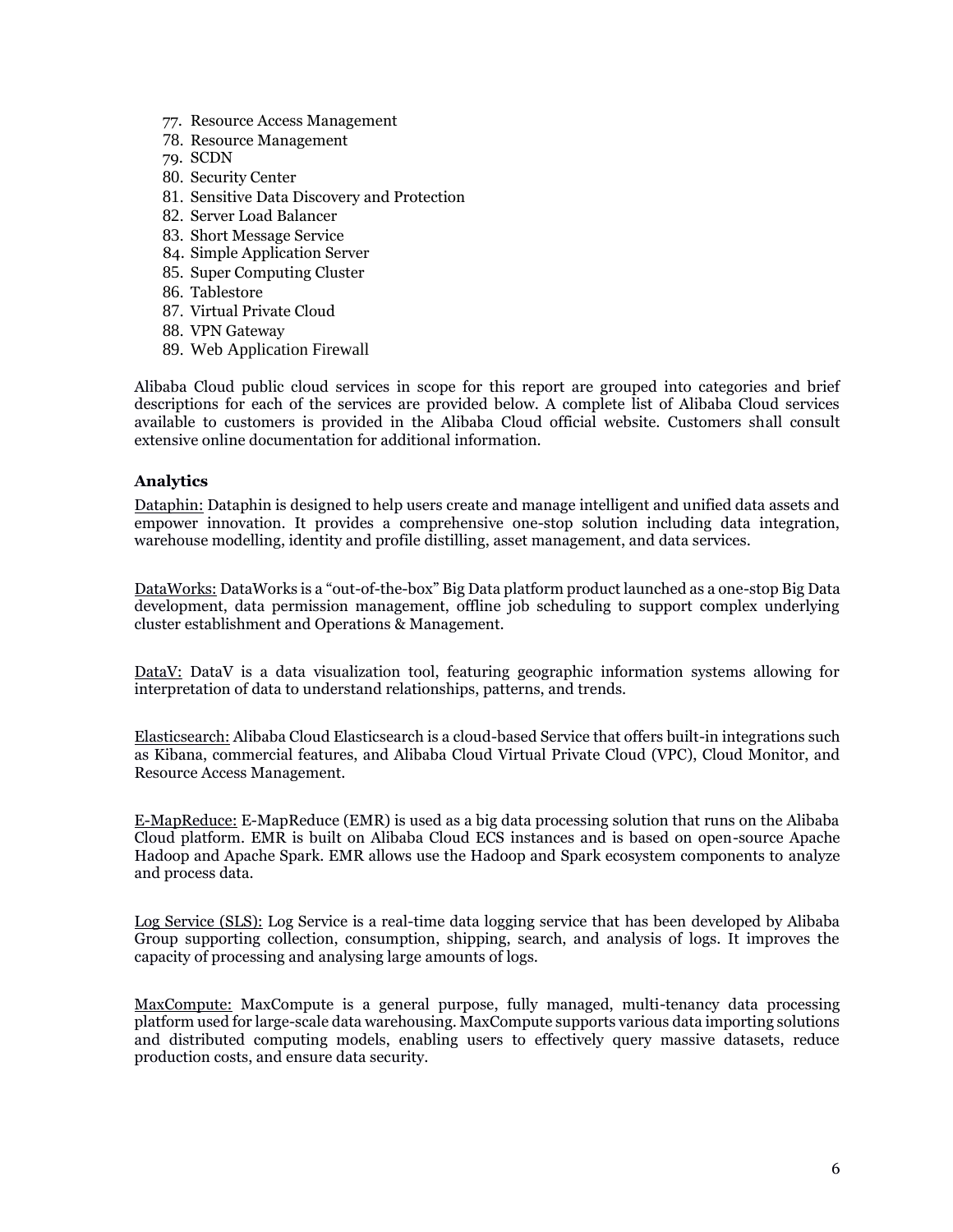Quick BI: Quick BI is used for the performance of data analytics, exploration, and reporting on mass data with drag-and-drop features and a rich variety of visuals. It empowers enterprise users to view and explore data and make informed, data-driven decisions.

Realtime Compute for Apache Flink: Realtime Compute for Apache Flink offers a one-stop, highperformance platform that enables real-time big data processing based on Apache Flink.

# **Artificial Intelligence**

Intelligent Speech Interaction: Intelligent Speech Interaction is suitable for various scenarios, including intelligent Q&A, intelligent quality inspection, real-time subtitling for speeches, and transcription of audio recordings. Intelligent Speech Interaction allows users to use self-learning platform to improve speech recognition accuracy and provides a comprehensive management console and easy-to-use SDKs.

Machine Learning Platform for AI: Machine Learning Platform for AI provides end-to-end machine learning services, including data processing, feature engineering, model training, model prediction, and model evaluation.

OCR: Optical Character Recognition (OCR) includes industry note recognition, asset type certificate recognition, general card recognition etc., for specific use.

# **Cloud Communication**

Short Message Service: Short Message Service (SMS) provides the APIs and SDK to developers to send messages all around the world. The system supports One-Time-Password (OTP), transaction notifications, push notifications and promotional campaigns as well as supports both domestic and international messaging.

# **Content Delivery**

Alibaba Cloud Content Delivery Network: Alibaba Cloud Content Delivery Network (CDN) is used to deliver content to users from the nodes that are nearest to them, accelerating the response to user requests and increasing the response rate. CDN can also resolves the delivery latency problem that is usually caused by distribution, bandwidth, and server performance issues.

Dynamic Route for CDN: Dynamic Route for CDN (DCDN) is a content delivery acceleration service to accelerate static and dynamic content delivery. This service provides an all-purpose solution to resolve issues of high latencies, packet losses, and service instability.

SCDN: SCDN aims to accelerate the website while providing exclusive resources to ensure that customers are isolated from each other and the business is more secure; to provide high QPS carrying capacity to prevent various behaviours that harm the website. It is also applicable to all websites that need to balance content acceleration and security at the same time.

# **Database**

AnalyticDB for MySQL: AnalyticDB for MySQL is a high-performance data warehousing service that is secure, stable, and easy to use. AnalyticDB for MySQL uses a distributed computing architecture that enables it to use the elastic scaling capability of the cloud to compute tens of billions of data records in real time.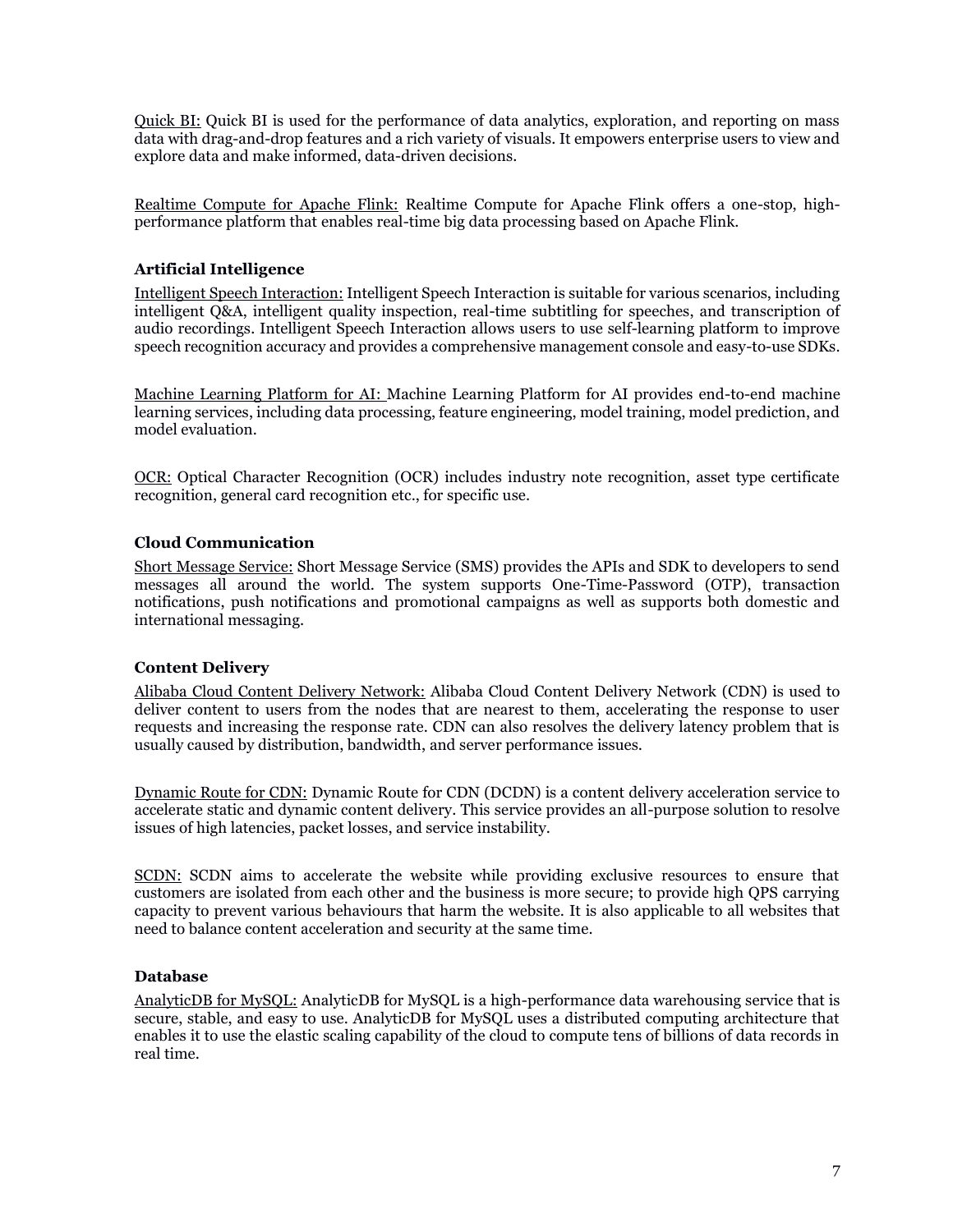AnalyticDB for PostgreSQL: AnalyticDB for PostgreSQL is an online Massively Parallel Processing data warehousing service based on the open source Greenplum Database that can be utilized for performance monitoring services.

ApsaraDB for MongoDB: ApsaraDB for MongoDB is a secure, reliable, and elastically scalable cloud database service for automatic monitoring, backup, and recovery by time point.

ApsaraDB for MySQL: ApsaraDB for MySQL is one of the most popular open-source databases in the world. As a key component of the open-source software bundle LAMP (Linux, Apache, MySQL, and Perl/PHP/Python), MySQL has been widely applied to different scenarios.

ApsaraDB for OceanBase: ApsaraDB for OceanBase is a relational database service developed by Alibaba Group for high-throughput, high-concurrency, and high-availability scenarios. ApsaraDB for OceanBase uses the Paxos protocol and maintains multiple data replicas. Users can build a financial-grade database by deploying PC servers in a distributed architecture.

ApsaraDB for PolarDB: ApsaraDB for PolarDB is designed for business-critical database applications that require fast performance, high concurrency, and automatic scaling.

ApsaraDB for PostgreSQL: PostgreSQL enables OLTP databases that handle enterprise-level SQL statements, supports NoSQL data types such as JSON, XML and hstore, and supports GIS data processing.

ApsaraDB for Redis: ApsaraDB for Redis is an automated and scalable tool for developers to manage data storage shared across multiple processes, applications or servers.

ApsaraDB for SQL Server: ApsaraDB for SQL Server offers excellent performance when handling complex SQL queries, and fully supports applications built on .NET framework.

ApsaraDB RDS for PPAS: ApsaraDB for PPAS is a database service that has been jointly developed by Alibaba Cloud and EnterpriseDB, and is compatible with Oracle. The service enables easy data migration and supports Oracle PL/SQL, data types, advanced functions, and table partitioning.

Database Backup: Database Backup Service is used to perform real-time backups when any modification online data. Backup data is saved to OSS in real time in order to reduce Recovery Point Objective to several seconds.

Data Management: Data management (DMS) supports unified management of multiple databases, providing an easy-to-use portal for the centralized management of databases and servers to ensure more secure data, more efficient management and clearer data value.

Data Transmission Service (Lightning Cube): Data Transmission Service (DTS) is used for continuous data replication with high availability or for the migration of data between data storage types, such as relational database, NoSQL, and OLAP.

Tablestore: Tablestore is a distributed NoSQL data storage service built on Alibaba Cloud's Apsara distributed computing system that enables seamless expansion of data size and access concurrency through data sharing and server load balancer technologies, providing storage of and real-time access to massive structured data.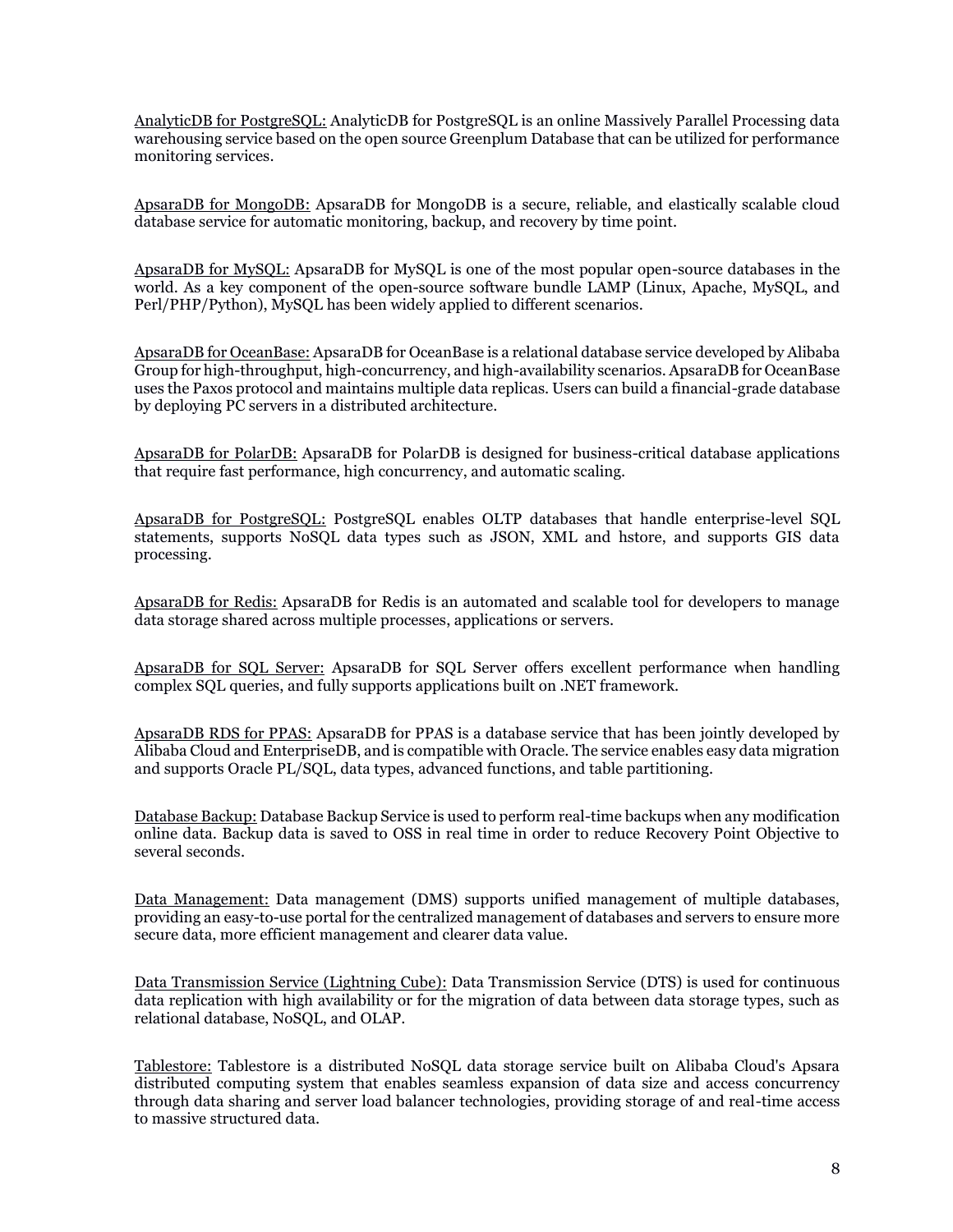## **Developer Services**

Apsara Devops: Apsara Devops is a developer platform with Projects, Thoughts, Flow, Codeup, Packages, and Testhub together to support developers' work.

Application Real-Time Monitoring Service: Application Real-Time Monitoring Service (ARMS) is an end-to-end Alibaba Cloud monitoring service for Application Performance Management (APM) used to quickly develop real-time business monitoring capabilities using the frontend monitoring, application monitoring, and custom monitoring features provided by ARMS.

CloudMonitor: CloudMonitor is used to collect monitor metrics of Alibaba Cloud resources and custom metrics. The service can be used to detect the availability of the subscribed services and allows the users to set alarms on specific metrics. CloudMonitor enables the user to view and understand the usage, status and health of the cloud resources used so that you can act promptly to ensure the availability of applications when an alarm is triggered.

## **Elastic Computing**

Auto Scaling: Auto Scaling is a service to automatically adjust computing resources based on the volume of user requests. When the demand for computing resources increase, Auto Scaling automatically adds ECS instances to serve additional user requests, or alternatively removes instances in the case of decreased user requests.

Container Registry: Container Registry provides a secure image hosting platform that supports stable containerized image build creation across global regions, and easy image permission management through the image lifecycle.

Container Service for Kubernetes: Container Service for Kubernetes (ACK) is a high-performance container management service, based on Docker and Kubernetes, that provides containerized application lifecycle management.

Dedicated Host: Dedicated Host (DDH) is a fully managed server hosting service that Alibaba Cloud provides for enterprise users. DDH offers dedicated physical resources, flexible deployment options, rich configurations, and high cost-effectiveness. Each tenant can use dedicated physical resources that are not shared with other tenants.

ECS Bare Mental Instance: ECS Bare Metal Instance features both the elasticity of a virtual server and the high-performance and comprehensive features of a physical server. The next-generation virtualization technology of these instances excels in supporting standard ECS and nested virtualization technology.

Elastic Container Instance: Elastic Container Instance (ECI) is a serverless container instance service that allows customers to run containers without managing servers.

Elastic Compute Service: Elastic Compute Service (ECS)is an online computing service that offers elastic and secure virtual cloud servers to cater to cloud hosting needs.

Elastic GPU Service: Elastic GPU Service (EGS) is a GPU-based computing service ideal for scenarios such as deep learning, video processing, scientific computing, and visualization.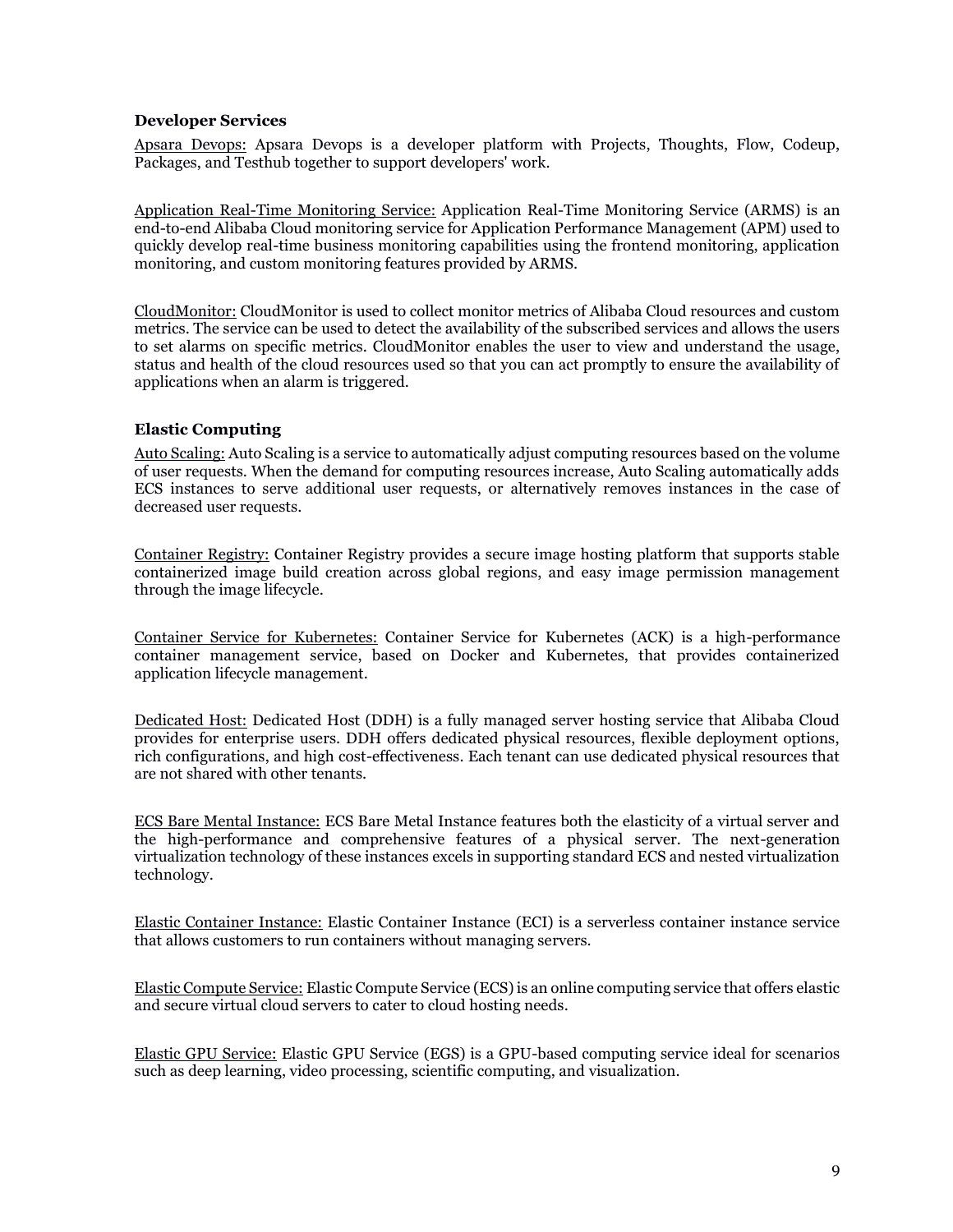Elastic High-Performance Computing: Elastic High-Performance Computing (E-HPC) is an end-to-end public cloud service that provides customers with a fast, elastic, and secure cloud compute platform that interconnects with Alibaba Cloud products.

Function Compute: Function Compute is a fully managed event-driven compute service that allows customers to focus on writing and uploading code without the need to manage infrastructure such as servers. Function Compute provides compute resources for flexible and reliable running of codes.

Operation Orchestration Service: Alibaba Cloud Operation and Maintenance Orchestration Service (OOS) is a comprehensive cloud-based automated Operation and Maintenance (O&M) platform that provides management and execution of O&M tasks.

Simple Application Server: Simple Application Server is a computing service that provides one-click application deployment and supports all-in-one services such as domain name resolution, website publishing, security, application O&M, and application management.

Super Computing Cluster: Super Computing Cluster (SCC) servers improve network performance and increase the acceleration ratio of large-scale clusters. SCC servers boast all the advantages of Elastic Bare Metal instances and feature high-quality network performance with high bandwidth and low latency. SCC servers cater to high-performance computing for artificial intelligence, science/engineering computing, and audio/video processing.

## **Enterprise Applications**

Alibaba Cloud Domain Name System: Alibaba Cloud Domain Name System (DNS) is used to translate human-readable domain names into machine readable IP addresses for intercommunication. It routes user requests to the corresponding websites or application servers.

Application Configuration Management: Application Configuration Management (ACM) is used as a centralize management platform for application configurations.

AlibabaMQ for Apache Kafka: AlibabaMQ for Apache Kafka is a fully-managed Apache Kafka service which manages complex infrastructure-related operations for users, such as the configuration, maintenance, upgrading, and monitoring of users' workloads, allowing users to focus on perfecting your streaming data pipelines and applications.

AlibabaMQ for Apache RocketMQ: AlibabaMQ for Apache RocketMQ is a professional message middleware as a core product in the enterprise-level Internet architecture. It supports reliable messagebased asynchronous communication among microservices, distributed systems, and serverless applications. This service can be used to easily create a scalable distributed system with loose coupling and high availability.

API Gateway: API Gateway provides API lifecycle management services used for API publishing, management, maintenance, and monetization. API Gateway can be used to share functions and data with partners and third-party developers.

Cloud Web Hosting: Cloud Web Hosting is a virtual server used for storing and hosting website content, built on ECS.

Direct Mail: Direct Mail is used to send email notifications and batch emails.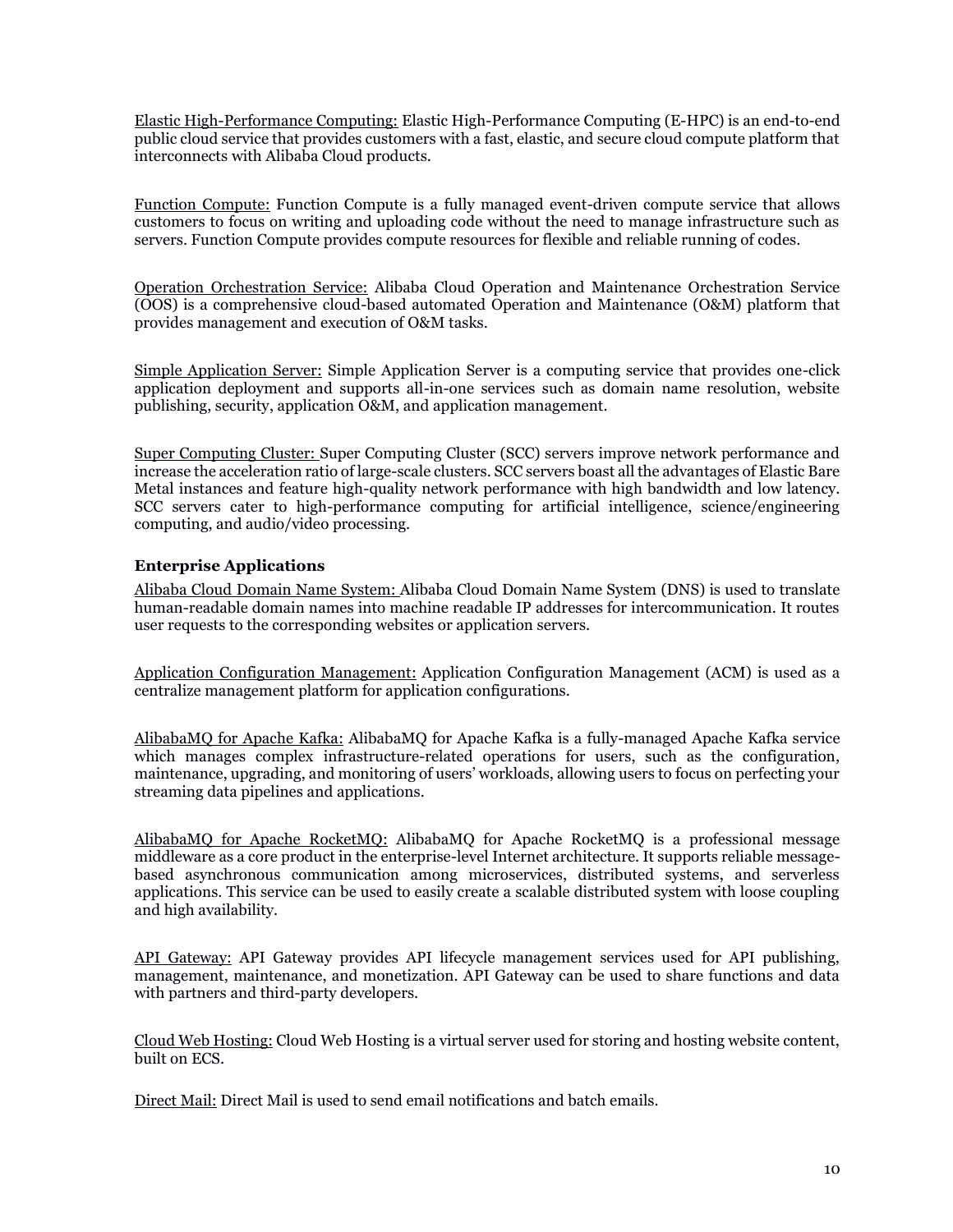Enterprise Distributed Application Service: Enterprise Distributed Application Service (EDAS) is the core product of Alibaba Cloud's enterprise Internet architecture solutions. It provides a multifunctional solution for the enterprise-level cloud computing market.

Resource Management: Alibaba Cloud Resource Management Service includes a series of resource management products that support enterprise IT governance. The resource management service supports users to build a suitable resource organization relationship according to their business needs, and this service can organize and manage all users' resources using directories, resource folders, accounts, and resource groups.

## **Internet of Things**

AlinPlat: AlinPlat closely connect and coordinate factory equipment, production lines, products, supply chains, and customers to provide companies with a reliable basic platform and rich upper-level industrial applications, combined with comprehensive industrial support, to help companies complete digital transformation.

Fireware Security Scanner: Fireware Security Scanner has non-intrusive, multi-dimensional security risk detection for IoT device firmware to help users identify software security vulnerabilities, early detection of weak passwords, certificate risks, privacy leaks, improper configuration and other security risks, and help users improve the security protection of device firmware level, reduce the recall, repair, update, and upgrade costs after product release.

Link ID<sup>2</sup> (IoT Device ID): Alibaba Cloud LinkID<sup>2</sup> is an IoT device identity authentication system that provides device security authentication, secure connection, business data encryption, key management and other end-to-end trusted access ability for IoT systems through trusted computing and cryptography.

Link IoT Edge: Link IoT Edge fully integrates cloud and edge computing and has native support for Alibaba Cloud. It is compatible with a large variety of IoT application layer data collection protocols and enables cloud applications to seamlessly use edge capabilities.

Link IoT Platform: Alibaba Cloud IoT Platform allows IoT companies stable communication between devices and the IoT Platform. IoT Platform also provides various security measures that guarantee individual device security as well as secure communication between devices and the IoT platform. Its data storage and processing capabilities allow for the integration of APIs and other Alibaba Cloud services. It is highly customizable.

Link Living (Feiyan Platform): The Living Internet of Things platform is Alibaba Cloud IoT's Internet of Things platform for consumer smart devices to solve the problems of device connection, App control, device message push, voice control, and voice control that are often encountered in the intelligent devices. A complete set of configuration solutions are provided to greatly reduce the development cost of "equipment-cloud-app".

## **Media Services**

ApsaraVideo Live: ApsaraVideo Live is a live streaming platform for both audio and video based on leading content hosting, delivery networks and large-scale distributed real-time transcoding technology. ApsaraVideo Live provides high-definition and uninterrupted live audio and video services that are convenient and accessible, with low latency and high concurrency.

## **Network**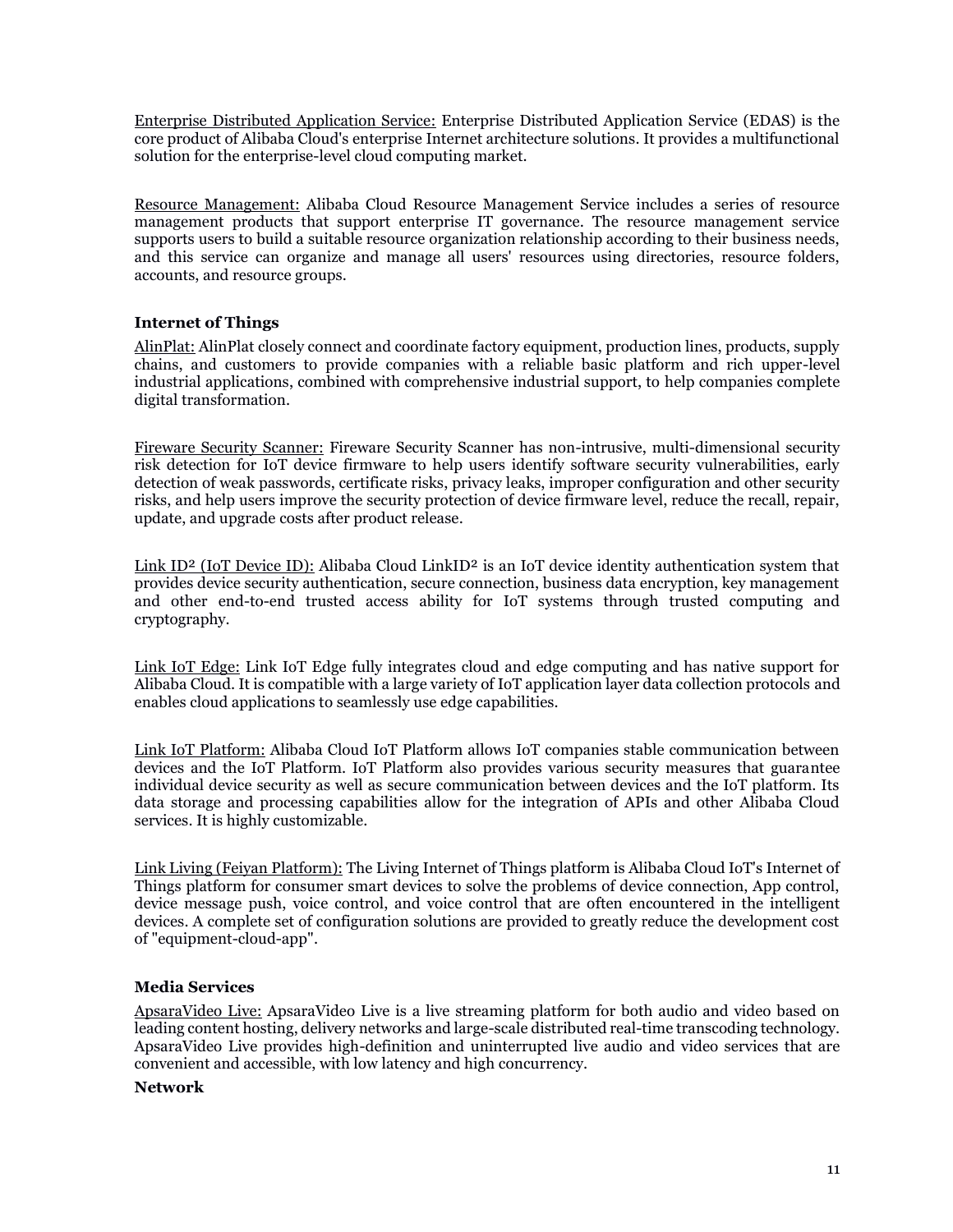Alibaba Cloud DNS PrivateZone: Alibaba Cloud DNS PrivateZone is an Alibaba Cloud private domain name resolution and management service based on VPCs. PrivateZone can be used to resolve private domain names to IP addresses in one or more specified VPCs.

Cloud Enterprise Network: Cloud Enterprise Network (CEN) provides a hybrid and distributed global network ideal for enterprise users with high demand on network coverage. CEN can be used to facilitate communication between VPC to VPC and VPC to IDC. Routing information in CEN can be learned and distributed automatically, which allows CEN to achieve fast routing convergence and improved network quality and security.

Elastic IP Address: Elastic IP Address decouples ECS and public IP address resources, supporting independent public IP address resources that can be bound to Alibaba Cloud VPC-type ECS instances, NAT gateway, and Intranet Server Load Balancer. In addition, they can be dynamically unbound, which decouples public IP addresses from ECS instances, NAT gateway, and Sever Load Balancer, meeting the needs for flexible management.

Express Connect: Express Connect is used for network communication between different Cloud network environments, including connecting multiple VPC intranets and communicating over leased lines across regions and users.

NAT Gateway: NAT Gateway is an enterprise-class public network gateway, providing proxy services (SNAT and DNAT), up to 10 Gbps forwarding capacity, and cross-zone disaster recovery. NAT Gateway helps establish an Internet gateway for a VPC by configuring SNAT and DNAT entries, allowing more flexible use of network resources.

Server Load Balancer: Server Load Balancer (SLB) is a server load balancing service that is used to distribute incoming traffics among several Cloud servers. SLB extends the external service capability of application systems by traffic distribution. It improves the availability of application systems by eliminating a single point of failure.

Virtual Private Cloud: VPC helps customers to build up and isolated network environment. Customers can control their own virtual network, select the IP address range, setting up different network segments, and configuring the routing table and network gateway.

VPN Gateway: VPN Gateway is used to transmit encrypted traffic between Alibaba Cloud VPCs and enterprise data centers, enterprise office networks, or Internet platforms over the Internet. This service can be used to establish reliable and secure connections for data transmission.

## **Security**

ActionTrail: ActionTrail is used to implement security analytics, resource change tracking, and to facilitate compliance audits by collecting API calling records of cloud services (including API call records triggered in the console). It standardizes the operation records and saves them to specified OSS buckets as files.

Alibaba Content Security Service: Alibaba Content Security provides intelligent identification services of multimedia content risks via deep learning, which can not only help users reduce the risks of pornography, violence, terrorism, and political-related violations, but also greatly reduce the cost of manual review.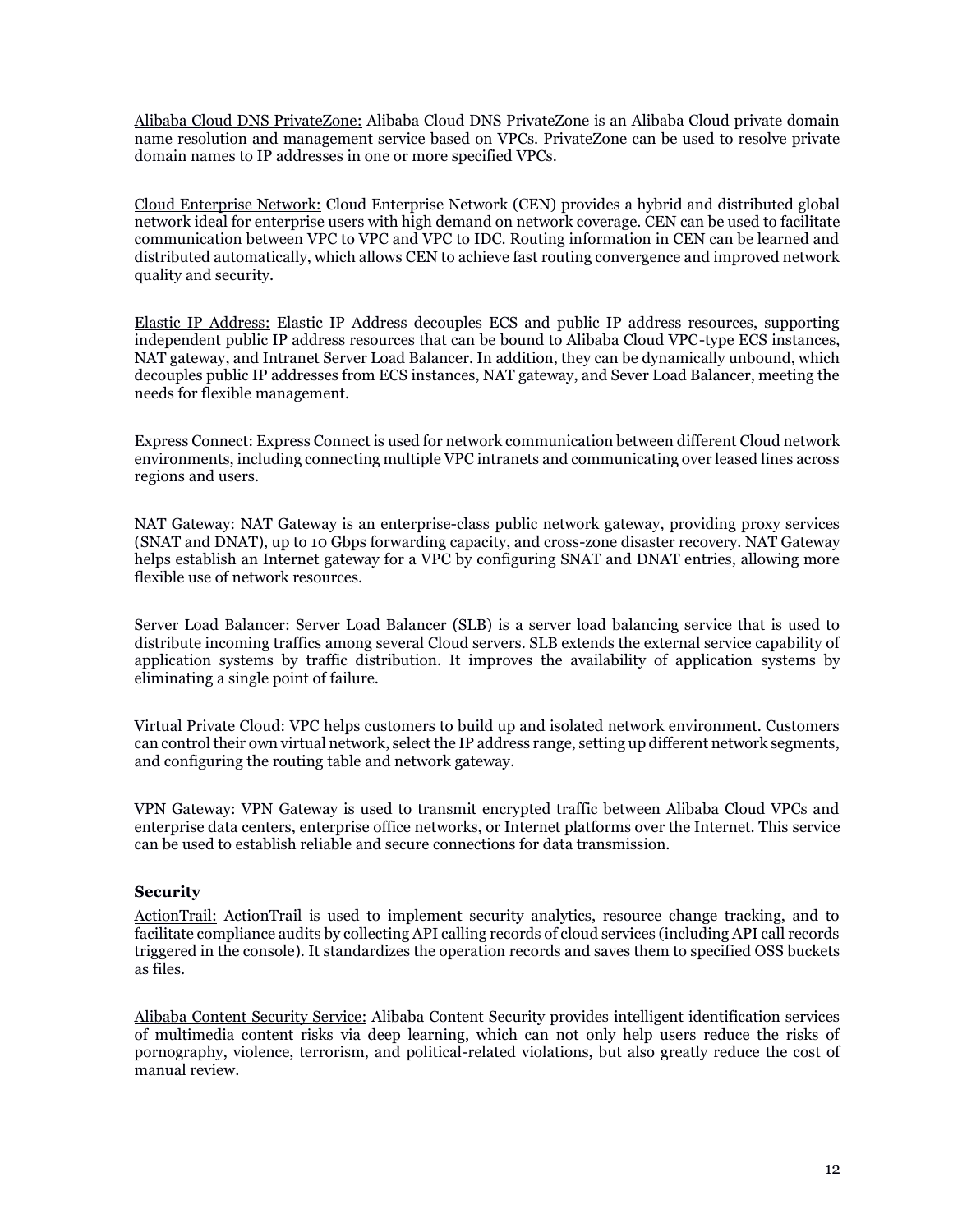Anti-DDoS Pro (Anti-DDoS Premium): Anti-DDoS service is based on Alibaba Cloud's global scrubbing centers, combined with intelligent DDoS detection and protection systems developed at Alibaba, automatically mitigates attacks and reinforce the security of users' applications, reduce the threat of malicious attacks.

Bastionhost: Bastionhost enables to manage asset O&M permissions in a centralized manner, monitor all O&M operations, and reproduce O&M scenarios in real time to facilitate identity authentication, access control, and operation audit. Bastionhost can be used to troubleshoot issues, such as difficulties in the management of various assets, unclear responsibilities and authorities, and difficulties in the backtracking of O&M events.

Cloud Config: Cloud Config monitors and tracks the changes to users' resource configurations, presenting users with an overview of the changes over time. Cloud Config allows users to set compliance rules for the configurations of users' Alibaba Cloud resources. Cloud Config applies the rules to check the configurations and sends alerts when non-compliant configurations are detected.

Cloud Firewall: Alibaba Cloud Firewall centrally manages the policies that control the traffic from the Internet to users' businesses, the traffic between VPC networks, the traffic on Express Connect instances, and the traffic generated by VPN-based remote access. Cloud Firewall is embedded with an Intrusion Prevention System and can detect outbound connections from users' assets. Alibaba Cloud Firewall can also visualize network traffic, access between businesses, and store network traffic logs generated within the last six months.

Cloud Security Scanner: Cloud Security Scanner (CSS) utilizes data, white hat penetration testing, and machine learning to provide an all-in-one security solution for domains and other online assets. CSS detects web vulnerabilities, illicit content, website defacement, and backdoors to prevent possible financial loss caused by damage to brand reputation.

dbaudit: dbaudit has Intelligent analysis of database communication flow, and fine-grained audit of database access behaviour. Through the audit traceability of the full amount of database behaviours, real-time measurement of dangerous attacks, and intelligent warning of risk statements, database audit will provide the most secure monitoring guarantee for users' most sensitive database assets.

Data Encryption Service: Data Encryption Service is based on a hardware encryption machine certified by the National Cryptographic Bureau and provides a solution for cloud data encryption and decryption.

Fraud Detection: Fraud Detection is a smart, lightweight, and mature business risk control solution provided for enterprise users to quickly mitigate business risks and reduce losses.

Identity as a service: Application Identity Service (IDaaS) is a centralized identity management service that provides a unified application portal, user directory, single sign-on, centralized authorization, and behaviour auditing services for government and enterprise customers. IDaaS supports common identity federation protocols and can also be connected with other identity sources to achieve unified identity authority management and application access control.

Key Management Service: Alibaba Cloud Key Management Service (KMS) is a fully managed service to create, delete and manage encrypted keys to protect your data. For common key management scenarios, users can use APIs or Alibaba Cloud management console to produce and manage Customer Master Keys (CMKs).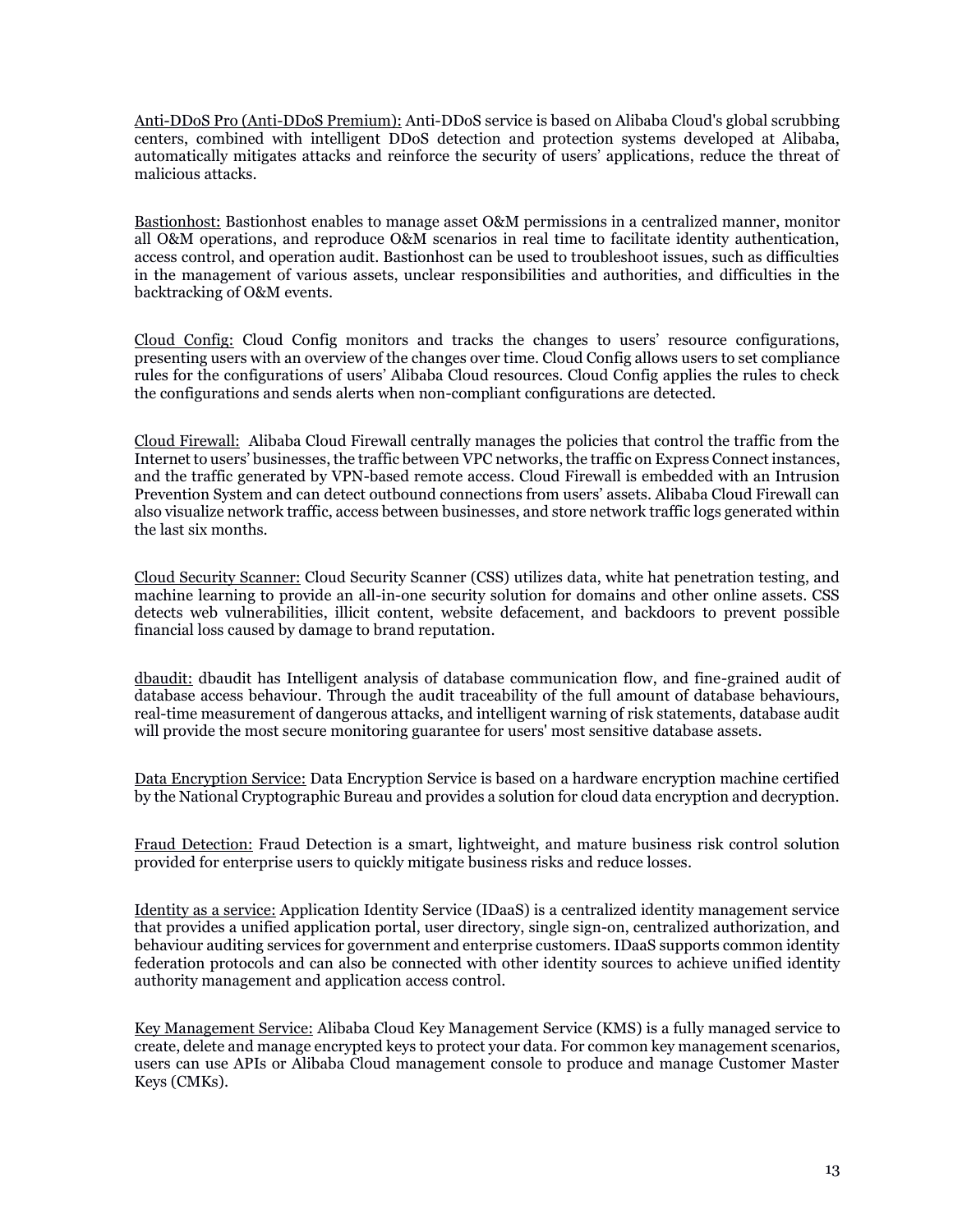Resource Access Management: Resource Access Management (RAM) is an identity and access control service which enables the users to centrally manage users (including employees, systems or applications) and securely control their access to resources through permission levels.

Security Center: Security Center is a flagship security product that integrates both Server Guard and Threat Detection Service. It is a unified security management system that recognizes, analyzes, and alerts of security threats in real-time. With security capabilities, users can automate security operations, responses, and threat tracing to secure cloud and local servers and meet regulatory compliance requirements.

Sensitive Data Discovery and Protection: Sensitive Data Discovery and Protection (SDDP) automatically discovers sensitive data in a large amount of user-authorized data, and detects, records, and analyses sensitive data consumption activities. SDDP detects security compliance violations and predicts risks to help user prevent data leakage and meet the General Data Protection Regulation requirements.

Web Application Firewall: Web Application Firewall (WAF) is a Cloud firewall service that protects core website data and safeguards the security and availability of customers' site. With Alibaba Big Data Cloud capabilities and underlying security, WAF prevents web-based attacks including SQL injection, XSS, malicious BOT, command execution vulnerabilities, and other common web attacks.

## **Storage**

Apsara File Storage NAS: Apsara File Storage NAS is a file storage service for Alibaba Cloud ECS instances, Alibaba Cloud E-HPC and Container Service. It provides a distributed file system with unlimited capacity and performance scaling, with a single namespace, multi-party sharing, high reliability, and high availability.

Elastic Block Storage: Elastic Block Storage is a block-level data storage service attached to ECS instances and features low latency, persistence, and high reliability. Block Storage enables automatic replication within the same zone to avoid data loss caused by hardware failures and guarantee the stability and continuity of users' workloads.

Object Storage Service: Object Storage Service (OSS) is a Cloud storage service oriented towards unstructured data. The service is horizontally scalable. OSS supports API access and offers a wide array of programming language support and tool services.

# *Infrastructure*

Alibaba Cloud offers available, secure, and reliable cloud computing infrastructure by taking the following measures: setting up cloud data centers across multiple regions and zones globally, delivering good network access experience, providing cloud products with high availability infrastructure and multi-replica data redundancy based on the Apsara distributed cloud OS, upgrading products, fixing vulnerabilities through hotfix dynamical patching technology, and ensuring operation and maintenance security. Alibaba Cloud data centers are deployed across multiple regions worldwide, with each region supporting multiple zones. Customer workloads can be deployed across regions and zones to implement a high availability architecture.

Alibaba Cloud is dedicated to providing stable and reliable computing and data processing capabilities and enabling an interconnected world. Alibaba Cloud has 71 availability zones in 25 regions across the globe from the west to east. Alibaba Cloud uses multiple telecom service providers for backbone connectivity and multiple co-location management providers for data center facility management.

The scope of locations covered in this report includes the data centers in the following regions: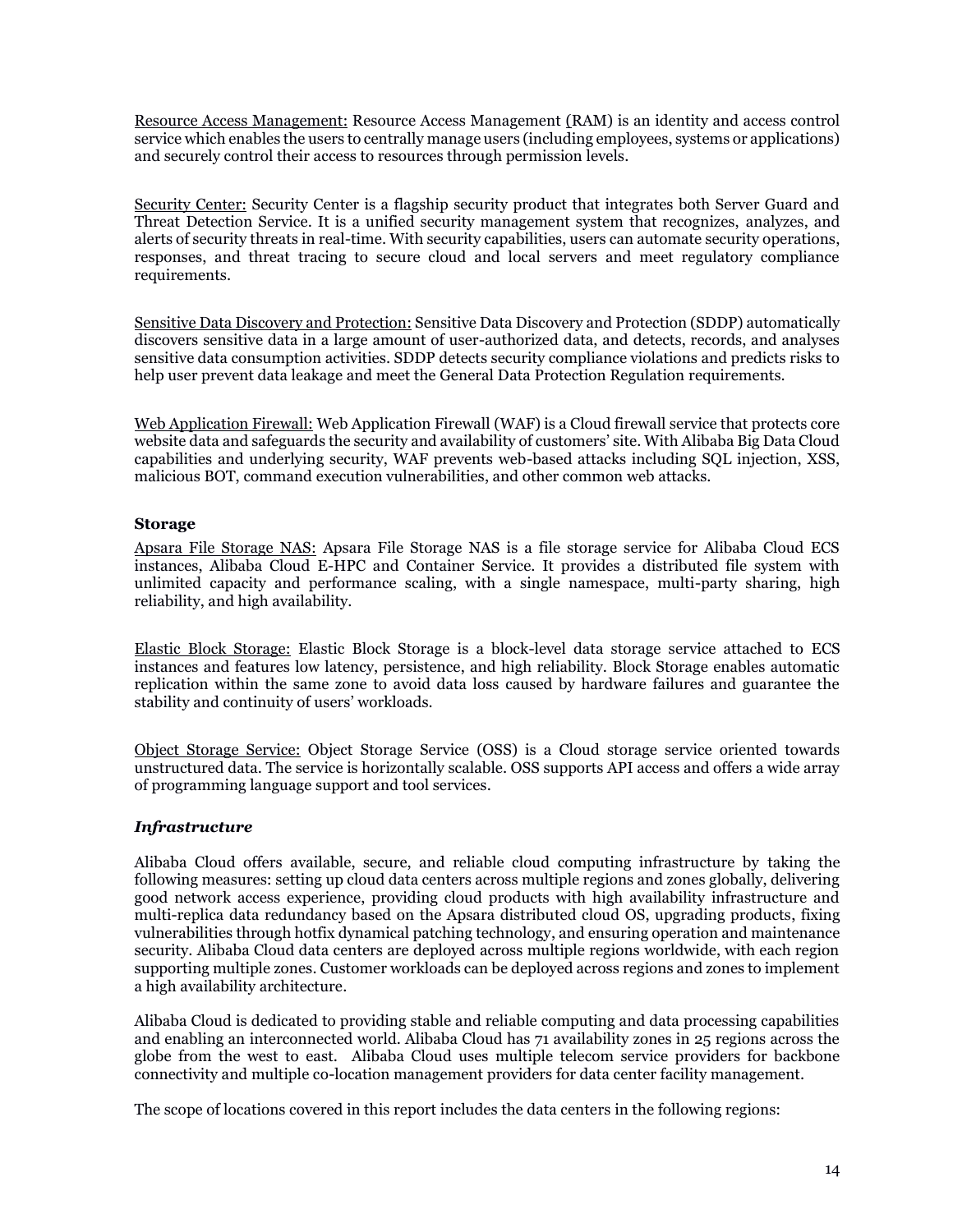- Beijing, China
- Chengdu, China
- Guangzhou, China
- Hangzhou, China
- Heyuan, China
- Hohhot, China
- Huzhou, China
- Langfang, China
- Qingdao, China
- Shanghai, China
- Shenzhen, China
- Ulanqab, China
- Zhangjiakou, China
- Hong Kong, China
- **Singapore**
- Mumbai, India
- Jakarta, Indonesia
- Frankfurt, Germany
- Tokyo, Japan
- Sydney, Australia
- London, United Kingdom
- Silicon Valley, United States
- Virginia, United States
- Kuala Lumpur, Malaysia
- Dubai, United Arab Emirates

#### *Control Environment*

Alibaba Cloud organizationally aligns with the control environment of Alibaba and leverages some aspects of the control environment at the Group level. Alibaba Cloud defines and implements the internal controls by setting the core values and code of conducts aligning with Group. The roles and responsibilities of each division is clearly defined. The policies, procedures and standards are established, documented and communicated within the organization. Alibaba Cloud has established a risk management framework to identify, analyse and manage risks within the company and related to the services provided. The risk assessments and systematic management monitoring activities are conducted on a regular basis.

## *People*

Alibaba Cloud organizational structure was established at all levels with clear reporting lines. Roles and responsibilities for each division are clearly defined. Alibaba Cloud is led by Alibaba Cloud Chief Executive Officer who reports directly to the Chief Executive Officer of the Group. Alibaba Cloud Security Division is responsible for building the cloud security defence eco-system, designing, developing and operating the cloud security products and managing cloud security and compliance. The head of Alibaba Cloud Security Division acts as Chief Information Security Officer of Alibaba Cloud, who is responsible for cloud security eco-system, cloud security management and compliance. The industry compliance and standard team of the Security Division is responsible for managing cloud computing-related external standard compliance, communicating with external regulators, building an information security management system and internal inspection procedures, establishing risk identification and assessment processes, and conducting regular risk assessments. The cloud security team of the Security Division is responsible for security management of cloud products and systems which defines the security standards and benchmark for cloud security operation.

## *Information Security Governance*

Alibaba Cloud has implemented an Information Security Strategy for security management including processes and systems. The policies and standards for the information security have been defined and documented to guide the operations. The roles and responsibilities for information security have been clearly defined and communicated within the organization.

## *Data*

Data is classified into different data types such as customer data, business data, and company data. Alibaba Cloud's Data Security Management ensures that data security is managed and controlled throughout the data lifecycle that covers data gathering, transmission, processing, exchange, storage, and destruction. Each stage of the data security lifecycle has its associated security management requirements and technologies.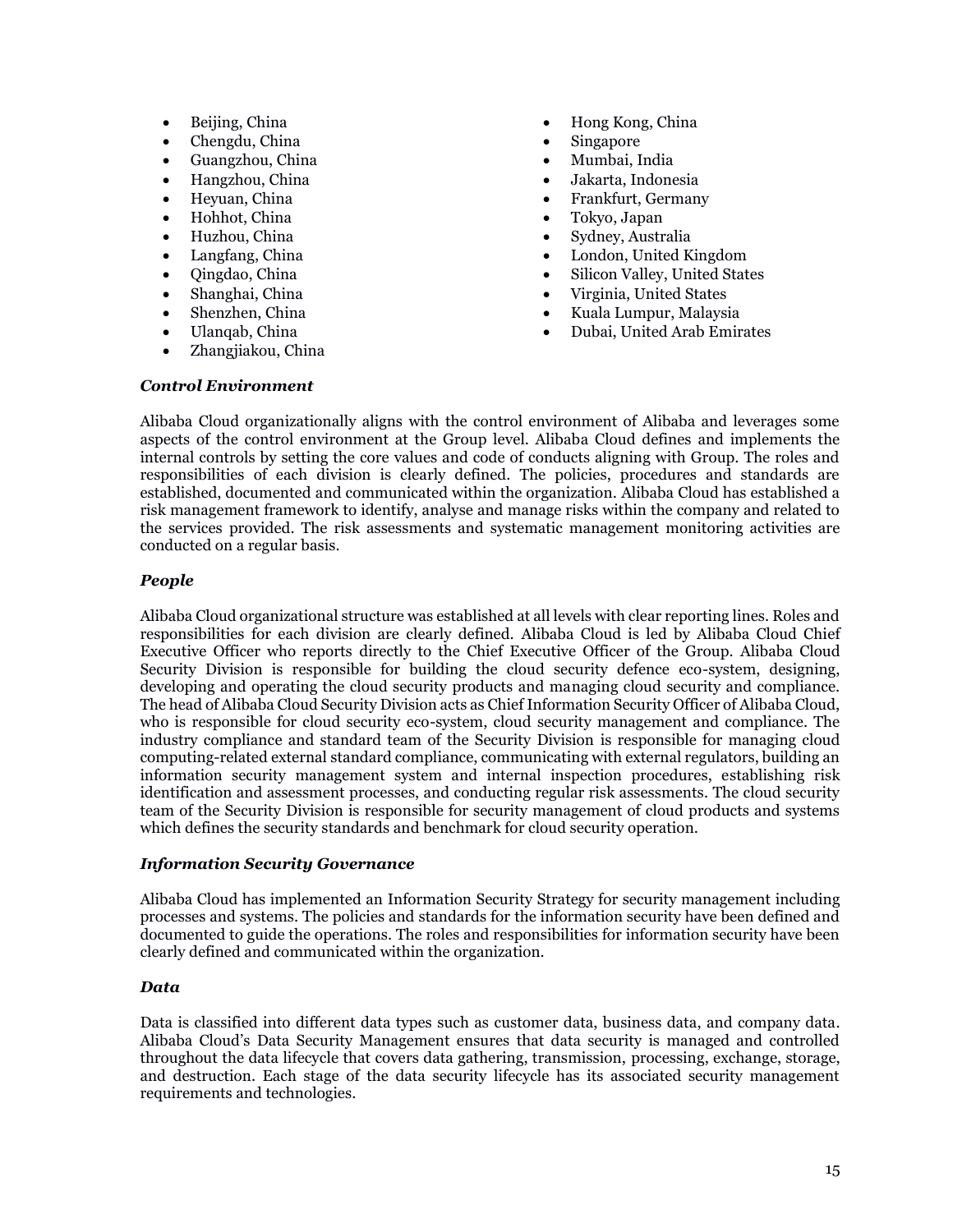Alibaba Cloud customers retain control and ownership of all Customer Data. Customers are responsible for the development, operation, maintenance, and use of the content of all Customer Data. Alibaba Cloud helps customers ensure the confidentiality, integrity, and availability of their data. Alibaba Cloud's infrastructure security measures and security mechanisms of virtualization technology help prevent customers' cloud resources from unauthorized access and ensures the segregation among multiple tenants in a cloud computing environment. Alibaba Cloud also provides services for customers to encrypt and back up their data. On terminating services to cloud service customers, Alibaba Cloud deletes data assets of customers in a timely manner using data erasure techniques that meet industry standards.

## *Processes and Procedures*

Alibaba Cloud has established policies, processes and procedures to formulate control activities and support the achievement of security, availability and confidentiality commitments, relevant laws and regulations, and other system requirements. These processes and procedures cover the following areas:

- Data Security Management
- Infrastructure and Virtualization Security
- Identity and Access Management
- Asset Management
- Customer Authentication and Access Management
- Cryptography and Key Management
- Physical and Environmental Security
- Endpoint Security
- Threat and Vulnerability Management
- Security Incident Management
- Problem Management
- Change Management
- Business Continuity Management
- Vendor Management
- Audit and Compliance
- Interoperability and Portability

Alibaba Cloud uses subservice organizations to provide Heating, Ventilation & Air-conditioning (HVAC) for data centers. Alibaba Cloud requires these subservice organizations to implement HVAC mechanisms such as temperature and humidity monitoring and controls.

The compliance of these subservice organizations with Alibaba Cloud's requirements is periodically reviewed and verified through Alibaba Cloud's vendor management controls in place. A service agreement is signed between Alibaba Cloud and these subservice organizations to define their responsibilities and obligations. In addition, the Service Quality Warranty Letter attached to the agreement specifies Alibaba Cloud's requirements on these subservice organizations' service availability level, business relationship and service scope, as well as information security requirements. These Subservice Organizations submit a service level monthly report to Alibaba Cloud, covering services provided during the past month, major incidents, summary of maintenance performed, and any feedback to Alibaba Cloud. Alibaba Cloud assesses Subservice Organizations' service level and issues an assessment report on a monthly basis, to ensure all Alibaba Cloud's requirements are appropriately met.